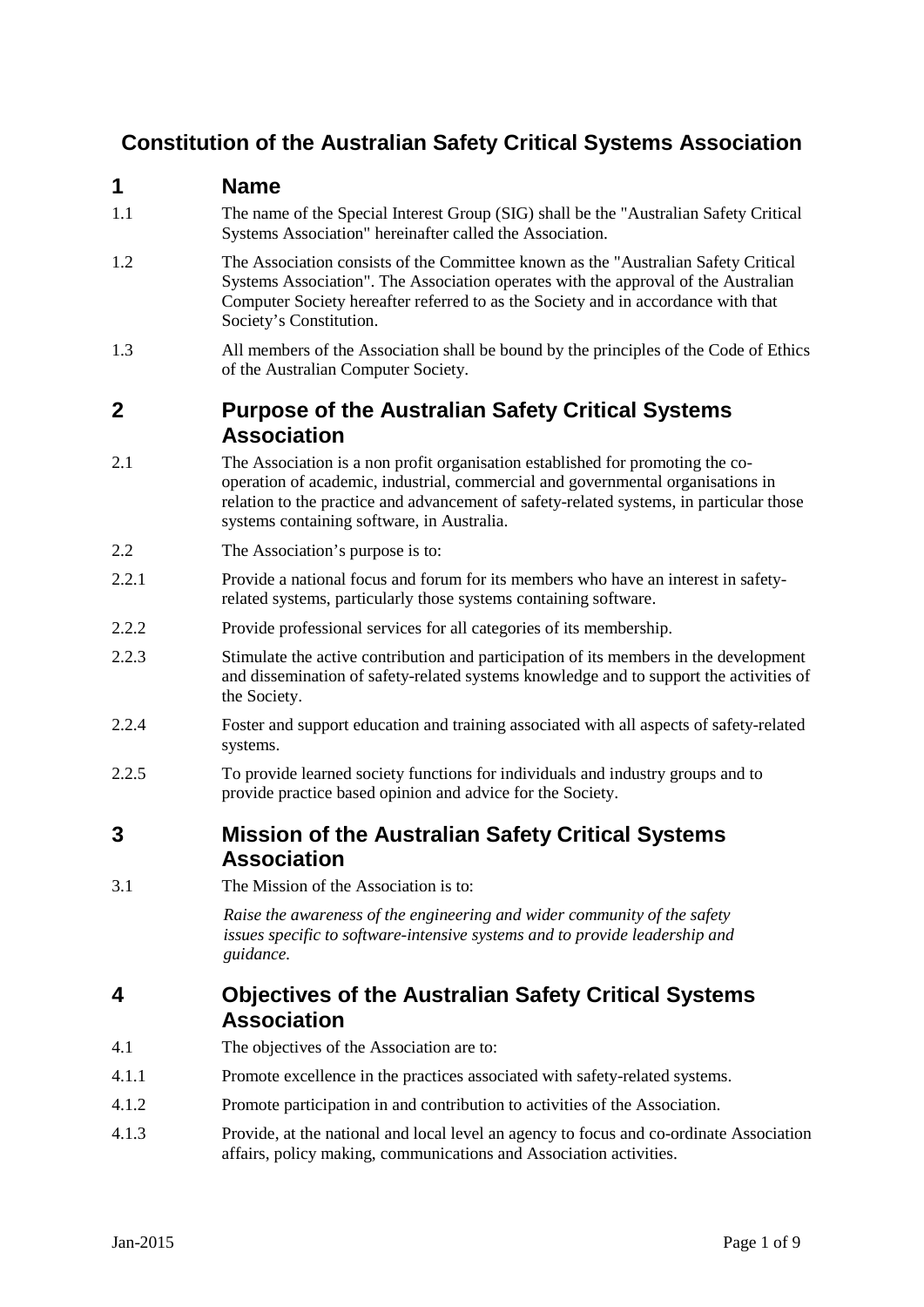- 4.1.4 Collaborate with the governments, industry, professional organisations, academia, and standards bodies in the interest of promoting issues relating to safety-related systems.
- 4.1.5 Establish linkages at an international level, to enable members to benefit from international exchanges in Association matters.
- 4.1.6 Promote research & development and information dissemination relating to safetyrelated systems containing software within the Australian Industry.
- 4.1.7 Provide prizes and funds for the purpose of promoting education, research and excellence in relating to safety-related systems containing software.
- 4.2 Solely for the purpose of carrying out the aforesaid objectives the Association has the power to do all or any of the following:
- 4.2.1 To make representations to the Government of the day.
- 4.2.2 To join with any other kindred associations in the joint attainment of any of the above-mentioned objectives.
- 4.2.3 To do all such lawful acts matters and things as are incidental or conducive to the attainment of any of the objectives of the Association.
- 4.2.4 The Association shall not support with its funds or endeavour to impose on, or procure to be observed by its members or others any regulation or restriction which, if any objective of the Association would make it a trade union.

### **5 Activities of the Australian Safety Critical Systems Association**

- 5.1 The activities of the Association are directed towards providing national leadership, facilitation and the co-ordination of professional Association activities, and encouraging member contribution relating to safety-related systems, particularly those containing software. Such activities include:
- 5.1.1 Facilitating opportunities for members to develop and extend the practices associated with safety-related systems.
- 5.1.2 Fostering open communication between members supported by technical meetings, discussion groups, seminars, workshops, lectures, national conferences, and professional activities nationally and within chapters.
- 5.1.3 Encouraging innovation in education and training for undergraduate, postgraduate and continuing education and in postgraduate research in the practices relating to safetyrelated systems containing software.
- 5.1.4 Developing the science, art and the practices relating to safety-related systems containing software.
- 5.1.5 Exercising links between the Association and Australian industry, business, government, academia and national/international bodies with similar interests.
- 5.1.6 Disseminating information, knowledge, skills and attitudes relating to safety-related systems containing software.
- 5.1.7 Recognising contributions and achievements of practitioners in the advancement of knowledge relating to safety-related systems containing software.

### **6 Membership of the Australian Safety Critical Systems Association**

6.1 Membership of the Association shall be open to all persons and organisations who are interested in the purpose and objectives of the Association including: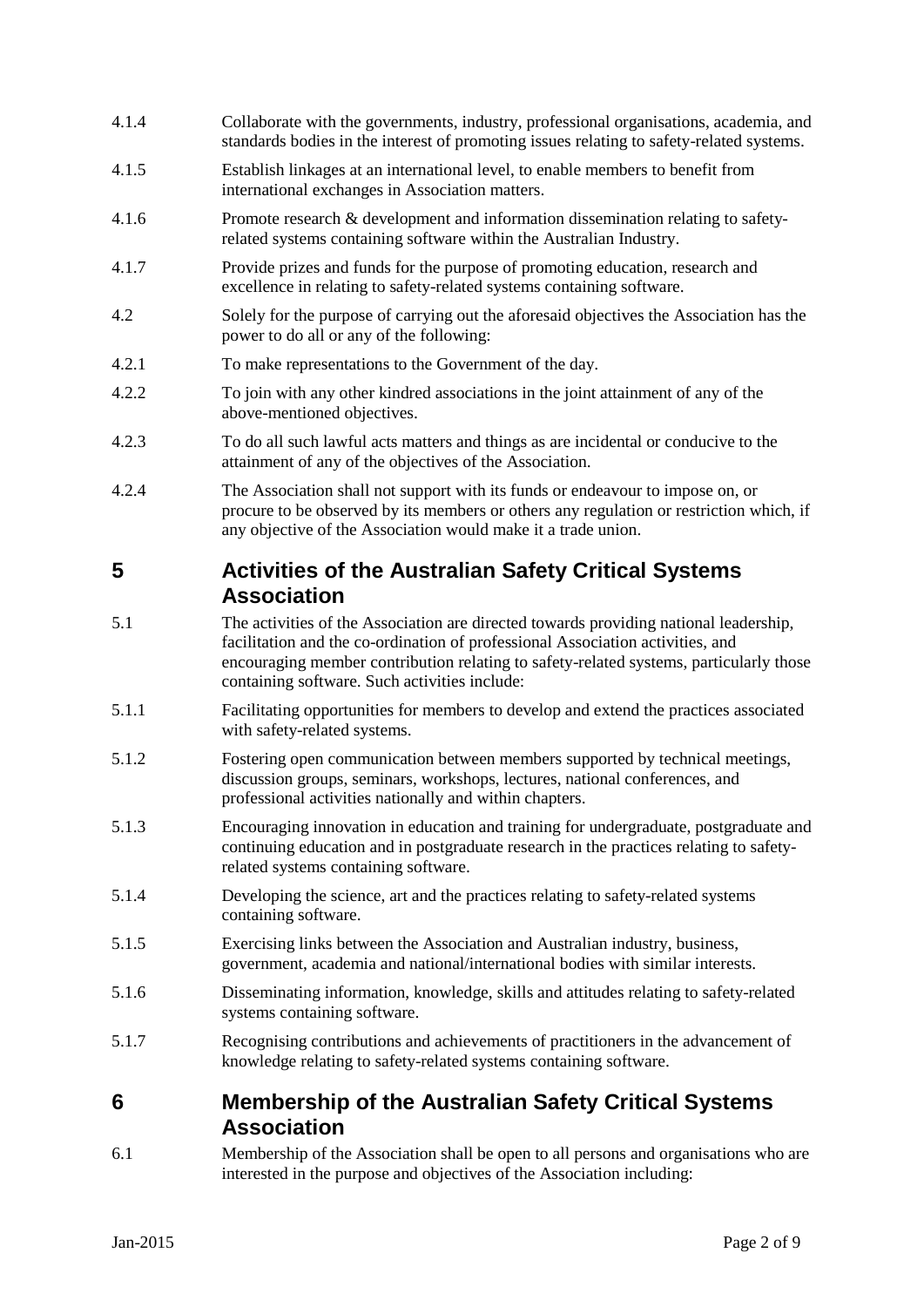- 6.1.1 Members of The Australian Computer Society, and
- 6.1.2 Non-members of the Society who have an interest in and are able to contribute to the objectives of the Association.
- 6.2 Authority to admit non-ACS members lies with the Committee
- 6.3 There shall be one grade of membership, the membership grade of Member
- 6.3.1 Other grades of membership may be developed by the Committee to allow for corporate or company membership if considered desirable and appropriate.
- 6.4 The Executive Committee is empowered by this Constitution to accept applications for membership in accordance with Committee policy and directions pertaining at the time. The Committee retains the power to review and to refuse an application without necessarily providing a reason for its refusal.
- 6.5 Applications for membership shall be accepted upon application.
- 6.6 The Secretary shall arrange for successful and unsuccessful candidates to be notified.
- 6.7 Only Members shall be entitled to vote, each such Member having one vote.
- 6.8 Any member who desires to resign shall inform the Secretary in writing.
- 6.9 The Committee may enquire into the conduct of any member and if after giving that member opportunity to be heard it decides that such member has been guilty of conduct thought to be prejudicial to the interests of the Association including wilful contravention of the Constitution or By-laws, the Committee by a four-fifths majority may suspend such member and in that event shall notify them in writing of their suspension.
- 6.10 Any member who has been so expelled from membership shall have no right of appeal.
- 6.11 A member who is not contactable at the member's registered address may be deemed to no longer be a Member at the discretion of the Committee.
- 6.12 The Association shall keep a Register of Members. The Secretary shall be responsible for maintaining this register.

#### **7 Communications**

- 7.1 The Association will issue or sponsor such publications, as in the judgement of the Committee will best carry out the objectives of the Association.
- 7.2 The Committee may appoint editors of publications issued by the Association.
- 7.3 Publications of the Association shall seek to maintain a balance between:
- 7.3.1 An information source for members
- 7.3.2 The practices relating to safety-related systems containing software
- 7.3.3 Academic, education and training material
- 7.3.4 Activities internal and external to the Association
- 7.4 The Association is reliant upon and a reflection of the active participation of its membership. The Association expects its membership to actively participate in and contribute to knowledge creation and dissemination of information within the Association.
- 7.5 To encourage best possible contributions, appropriate recognition and awards will be established in key areas such as contribution to:
- 7.5.1 Association Development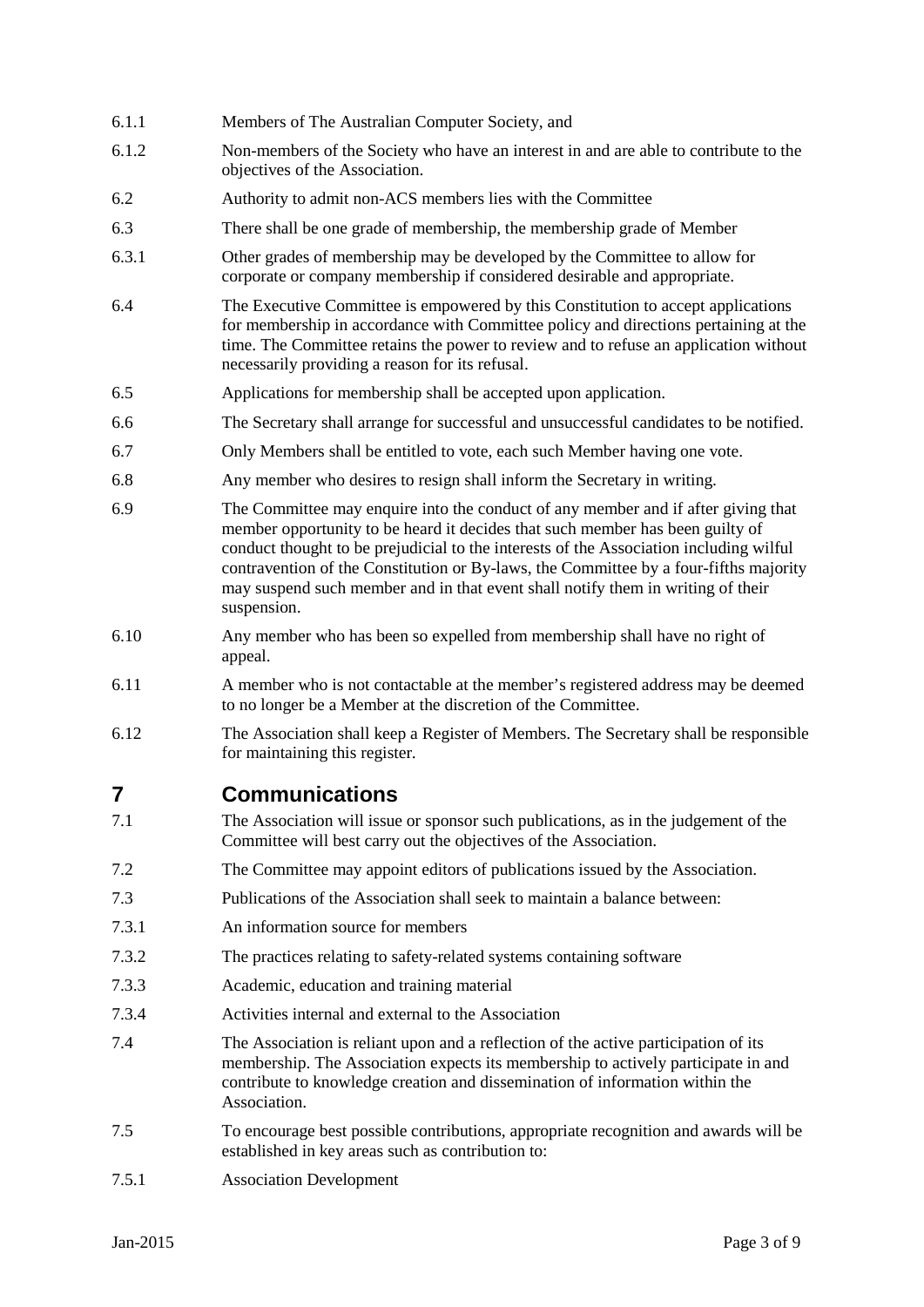| 7.5.2 | <b>Innovative Activity Programs</b>                                                                                                                                                                                                                                                                                                                                |
|-------|--------------------------------------------------------------------------------------------------------------------------------------------------------------------------------------------------------------------------------------------------------------------------------------------------------------------------------------------------------------------|
| 7.5.3 | <b>Association Publications</b>                                                                                                                                                                                                                                                                                                                                    |
| 7.5.4 | Conferences, Seminars and Workshops                                                                                                                                                                                                                                                                                                                                |
| 7.6   | Where possible the Association will establish, directly or through appropriate<br>channels, linkages with international related bodies. Such linkages are intended to<br>facilitate the information transfers:                                                                                                                                                     |
| 7.6.1 | At International and national conferences                                                                                                                                                                                                                                                                                                                          |
| 7.6.2 | Through relevant international and related publications                                                                                                                                                                                                                                                                                                            |
| 7.6.3 | From world leaders in safety-related system innovation                                                                                                                                                                                                                                                                                                             |
| 7.6.4 | By Australian practitioners at international forums                                                                                                                                                                                                                                                                                                                |
| 8     | <b>Financial Basis of the Australian Safety Critical Systems</b><br><b>Association</b>                                                                                                                                                                                                                                                                             |
| 8.1   | The Association's fiscal year shall extend from July $1st$ to June 30 <sup>th</sup> . The Association's<br>membership year shall extend from January $1st$ to December 31 <sup>st</sup> .                                                                                                                                                                          |
| 8.2   | The Society's Management Committee shall approve the Annual Budget before they<br>become effective.                                                                                                                                                                                                                                                                |
| 8.3   | The Association shall have the power to charge a fee for participation in any technical<br>or social gathering to defray the expenses of such activities.                                                                                                                                                                                                          |
| 8.4   | The funds collected by or for the Association are the property of the Society, with<br>control delegated by the Society's Management Committee to the Committee, for as<br>long as the Association remains viable.                                                                                                                                                 |
| 8.5   | Proper accounts shall be kept of all the assets and liabilities of the Association and of<br>all its financial transactions. Receipts shall be issued for all moneys received and all<br>payments shall through the Society.                                                                                                                                       |
| 8.6   | The Committee or the Treasurer on its behalf may give such directions as it may think<br>fit for the keeping of the accounts of the Association                                                                                                                                                                                                                    |
| 8.7   | The Association shall process all monetary transactions through the Society. All<br>payments shall be issued by the Society on behalf of the Association. Payment<br>authorisations requested by the Association shall bear any two signatures of the<br>Secretary, Chairman, Treasurer, or other officers as may be appointed for the purpose.                    |
| 8.8   | The moneys of the Association shall be deposited in accordance with the Society's<br>constitution and by-laws.                                                                                                                                                                                                                                                     |
| 8.9   | Only members of the Association shall be eligible for election to the Association's<br>Committee and only those Association members who are also members of the Society<br>shall be eligible for election as Chairman of the Association. All members will be<br>eligible to vote in all elections, and to receive publications and other Association<br>benefits. |
| 8.10  | The Society's Management Committee has the right to veto over the election of the<br>Chairman of the Association.                                                                                                                                                                                                                                                  |
| 9     | <b>Limits of Financial and Legal Liability</b>                                                                                                                                                                                                                                                                                                                     |
|       |                                                                                                                                                                                                                                                                                                                                                                    |

9.1 The Association operates under the Constitution of the Society. Therefore the Society is responsible for the Association's financial and legal liability.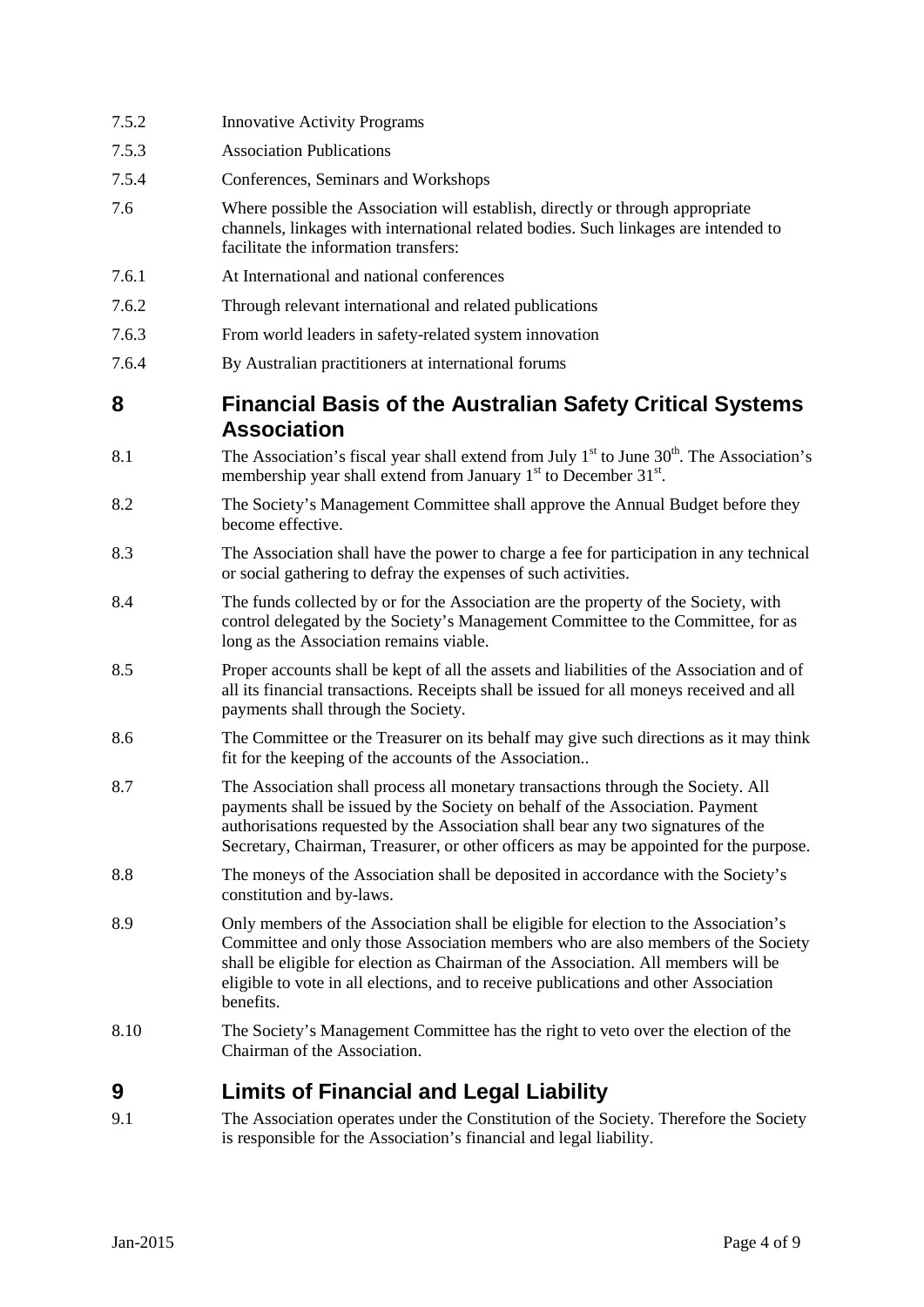# **10 Statements of Accounts**

10.1 The Association's accounts shall be managed by the Society.

### **11 Notices and Convening of General Meetings**

- 11.1 The Association may give any notice to any member either by electronic mail, by hand or by post to the member at the member's registered address.
- 11.2 Where a notice is sent by post, service of the notice shall be deemed to be effected by properly addressing, pre-paying and posting a letter containing the notice, and to have been effected at the time at which the letter would be delivered in the ordinary course of post.
- 11.3 The Secretary of the Association shall, at least 14 days before the date fixed for holding a general meeting of the Association, cause to be sent to each member of the Association at the address appearing in the register of members, a notice by pre-paid post or electronic mail stating the place, date and time of the meeting and the nature of the business to be transacted at the meeting.
- 11.4 No business other than that set out in the notice convening the meeting shall be transacted at the meeting.
- 11.5 A member desiring to bring any business before a general meeting may give 21 days notice of that business in writing to the relevant secretary, who shall include that business in the notice calling the next general meeting after the receipt of the notice.

### **12 12. Annual General Meetings of the Australian Safety Critical Systems Association**

- 12.1 The Annual General Meeting shall be held at a venue as agreed by the Committee and before December 31st. The Annual General Meeting is open to all members of the Association. The Meeting shall consider the following business from the immediately previous Annual Committee Meeting and other business as applicable to an Annual General Meeting:
- 12.1.1 Minutes of the Previous Annual General Meeting
- 12.1.2 Any appropriate Correspondence
- 12.1.3 The Association Annual Report as tabled at the Committee meeting
- 12.1.4 Sub Committee, Specialist Member and Group Reports
- 12.1.5 The Financial Report and Budget
- 12.1.6 The Chairman's Report
- 12.1.7 Declaration of incoming Chairman and other Officers
- 12.1.8 General Business appropriate to the Annual General Meeting, including changes to the Constitution.
- 12.2 The retiring (or retired, dependent on timing relevant to the Committee meeting) Chairman shall chair the Meeting until the declaration of the incoming Chairman who shall assume the Chair and conduct the rest of the meeting.
- 12.3 The number of members that constitute a quorum shall be 10, including any apologies, or greater as determined from time to time by Committee. In the absence of a quorum the Annual General Meeting shall be re-scheduled.
- 12.4 Where majorities for decisions are required above and elsewhere in this Constitution, they refer to the voting members actually present at properly constituted meetings unless otherwise stated.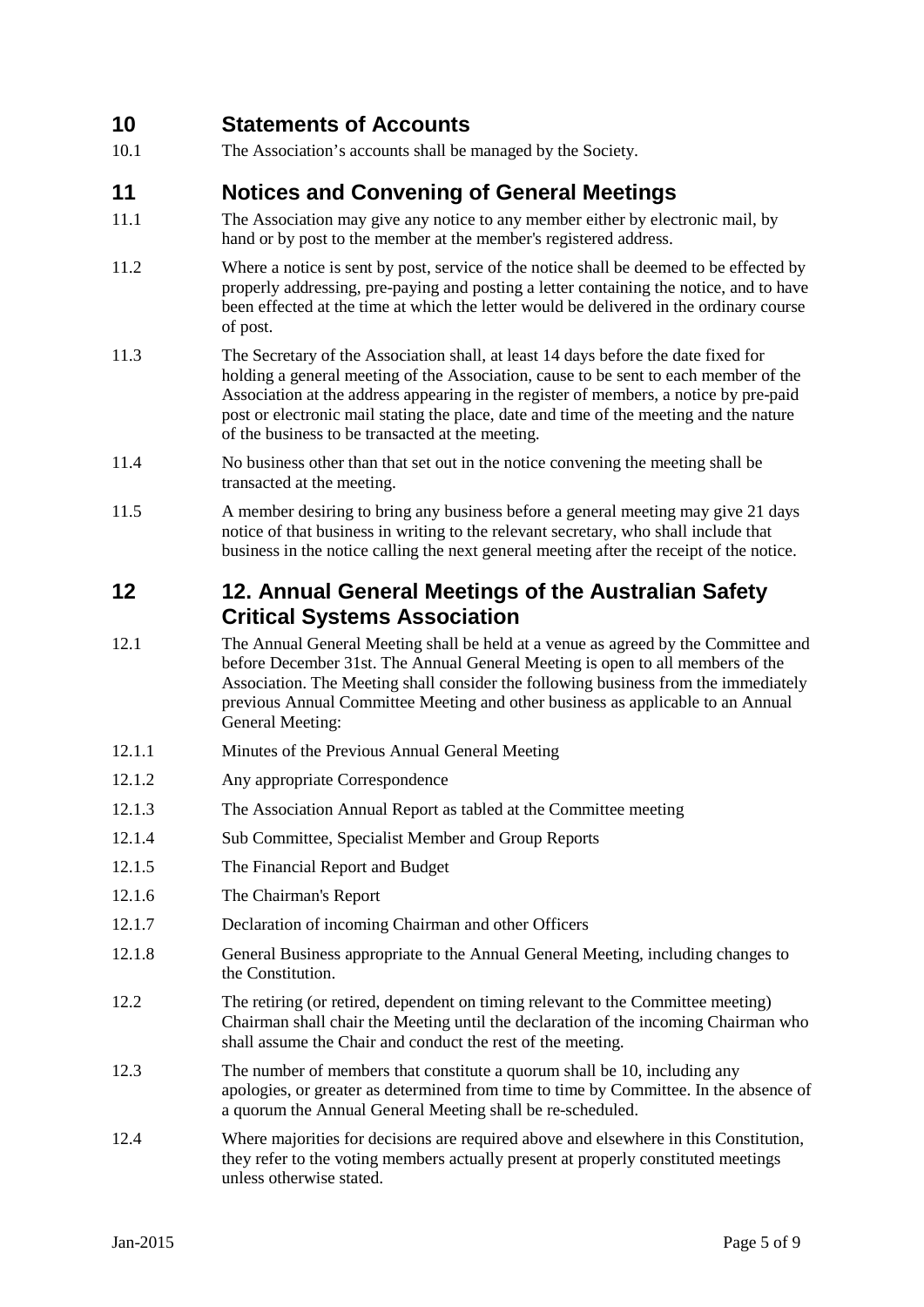# **13 The Australian Safety Critical Systems Association – Committee**

- 13.1 The affairs of the Association shall be managed by the Committee of the Association (all positions being honorary and all Committee members being members of the Association) comprising:
- 13.1.1 Chairman
- 13.1.2 Secretary
- 13.1.3 Treasurer
- 13.1.4 The immediate past Chairman
- 13.1.5 General Committee Members as elected.
- 13.2 The positions of Chairman, immediate past Chairman Secretary and Treasurer shall be the Executive Committee and have the sole authority to obligate funds and assets of the Association, subject to the rules and regulations of the Society, to promote the Association's activities, in accordance with this Constitution, agreed and published Association Policy at the time and directions of the Committee.
- 13.3 The Committee shall meet at least annually and more frequently on reasonable notice upon the call of the Chairman, or upon the written request of any three members of the Committee.
- 13.4 The Committee creates and exercises active committees to provide leadership in primary interest areas of the Association. Sub-committees are encouraged from within the membership to promote and achieve valued innovations in each area of interest.
- 13.5 The Committee shall direct the affairs of the Association through the policies it determines.
- 13.6 The Committee has authority in matters of general policy, subject to the Society's Constitution:
- 13.6.1 The following shall specifically be within the authority of the Committee:
	- a) The name, insignia and styling of the letterhead and the Membership Application Form of the Association.
	- b) Publication policy.
	- c) Awards of the Association.
	- d) Official contact with other Australian-wide organisations on an Australianwide basis.
	- e) Liaison with overseas organisations and societies, and clubs.
	- f) Publicity and Public Relations on Australia-wide and International basis.
	- g) Affiliation with other societies and clubs outside Australia that have similar objectives to those of the Association. The Committee shall arrange the exchange of such privileges, as may be mutually decided upon from time to time between the Association and other organisations.
- 13.7 The Committee shall cause minutes to be made:
- 13.7.1 Of all appointments of officers made by the Committee
- 13.7.2 Of all resolutions and proceedings at all meetings of the Committee
- 13.8 Copies of all proceedings referred to under Clause 13.7 shall be furnished to all members of the Committee.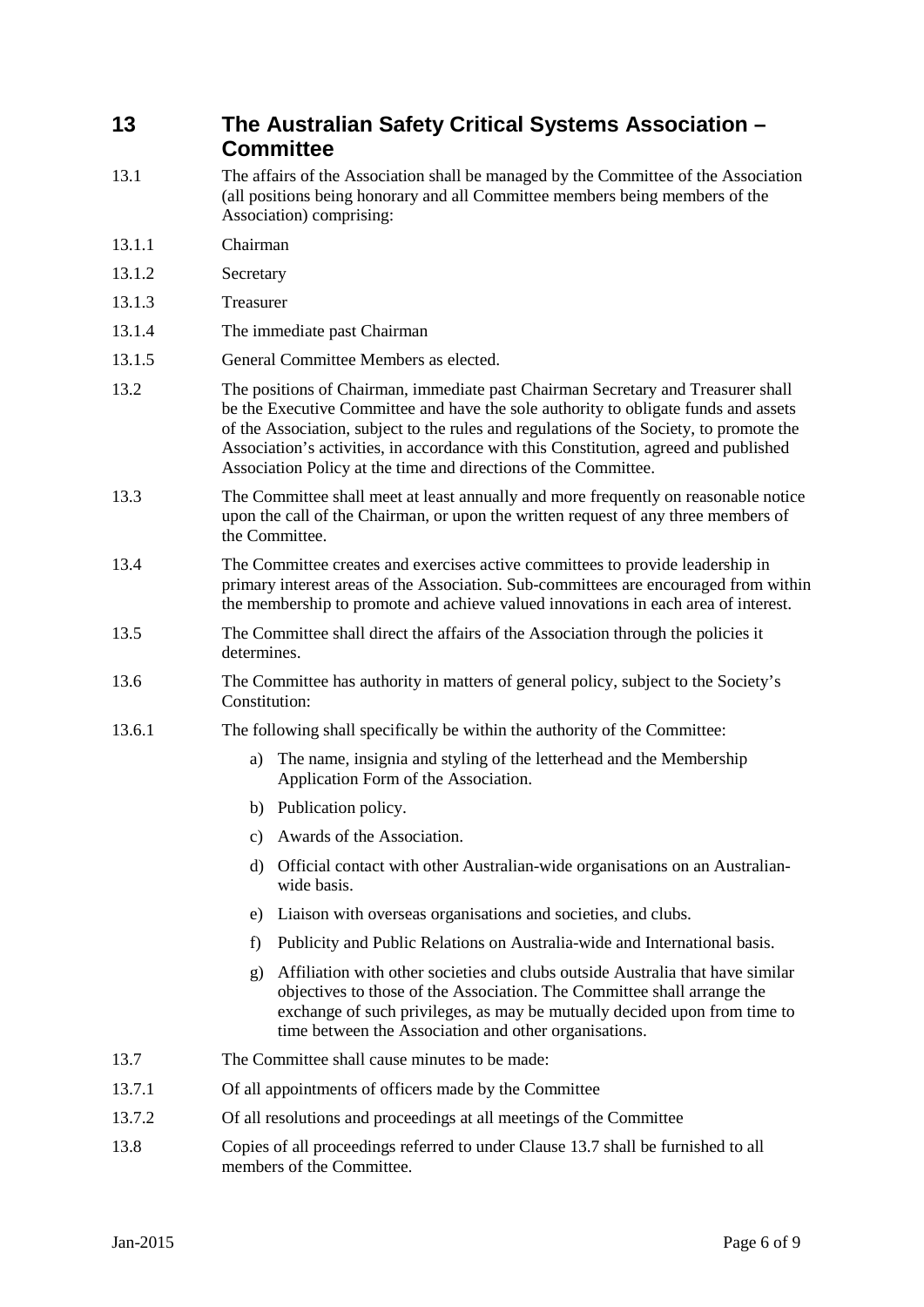- 13.9 The Committee shall have power to co-opt, but such co-opted members shall not have a vote on Committee resolutions.
- 13.10 The Committee at its annual meeting shall nominate the Chairman annually and that nomination to be accepted by the Society's Management. This officer shall have had Committee experience.
- 13.11 The Chairman is the titular head of the Association and chairs the meetings of the Committee and the Annual General Meetings of the Association from assumption of office at the appropriate Annual General Meeting until the new Chairman assumes office at the Annual General Meeting following appointment.
- 13.12 The Chairman, upon stepping down from office, remains a member of the Committee for one year as ex officio, Immediate Past Chairman.
- 13.13 The Committee shall appoint such officers as it sees fit to co-ordinate its activities throughout the Association.
- 13.14 The Committee shall determine the duties of all Officers of the Committee.
- 13.15 If through any cause, the office of Chairman becomes vacant during any term, the Committee shall elect a Chairman from among its members who are members of the Society to complete the period to the next annual meeting of Committee at which the office would normally become vacant.
- 13.16 The Committee may meet for the dispatch of business, adjourn and otherwise regulate its meetings as it thinks fit. Questions arising at any meeting of the Committee shall be decided by a simple majority of votes of all voting members present unless provided otherwise herein.
- 13.17 The Committee shall fix the quorum necessary for the transaction of the business of the Committee and unless fixed by a prior meeting, shall be a number of voting members equal to 50% of the total possible-voting members and shall be total of voting members present and those voting members who have apologised.
- 13.18 The Committee may delegate any of its powers to sub-committees and each member of such sub-committee shall be a member of the Association, provided that delegation complies with the requirements of the Association's Constitution. Any committee so formed shall, in the exercise of the powers so delegated, conform to any regulations that are imposed on it by the Committee. No sub-committee of the Committee shall have power to co-opt without the permission of the Committee.
- 13.19 The Committee shall appoint a Chairman of each sub-committee, who shall be responsible for the work of the sub-committee and for reporting to the Committee.
- 13.20 A sub-committee may meet and adjourn as it decides. Questions arising at any meeting shall be determined by a simple majority of the votes of members present and in the case of equality of votes the chairman shall have a second or casting vote.
- 13.21 All sub-committees shall report back to the Committee. A quorum for any subcommittee shall be one more than half the appointed members.
- 13.22 All acts done by any meeting of the Committee or by a sub-committee, officer or member, of the Committee shall, notwithstanding that it is afterwards discovered that there was some defect in the appointment of any such person as aforesaid or that they or any of them were disqualified, be as valid as if every such person had been duly appointed and was qualified. The Society shall accept responsibility for all such acts unless they are of a negligent or criminal nature.
- 13.23 In lieu of convening a meeting of the Committee, the Chairman may submit any resolution to all Committee Members in the form of a postal or e-mail ballot, and if, as a result of the ballot a majority of the Committee Members is in favour of the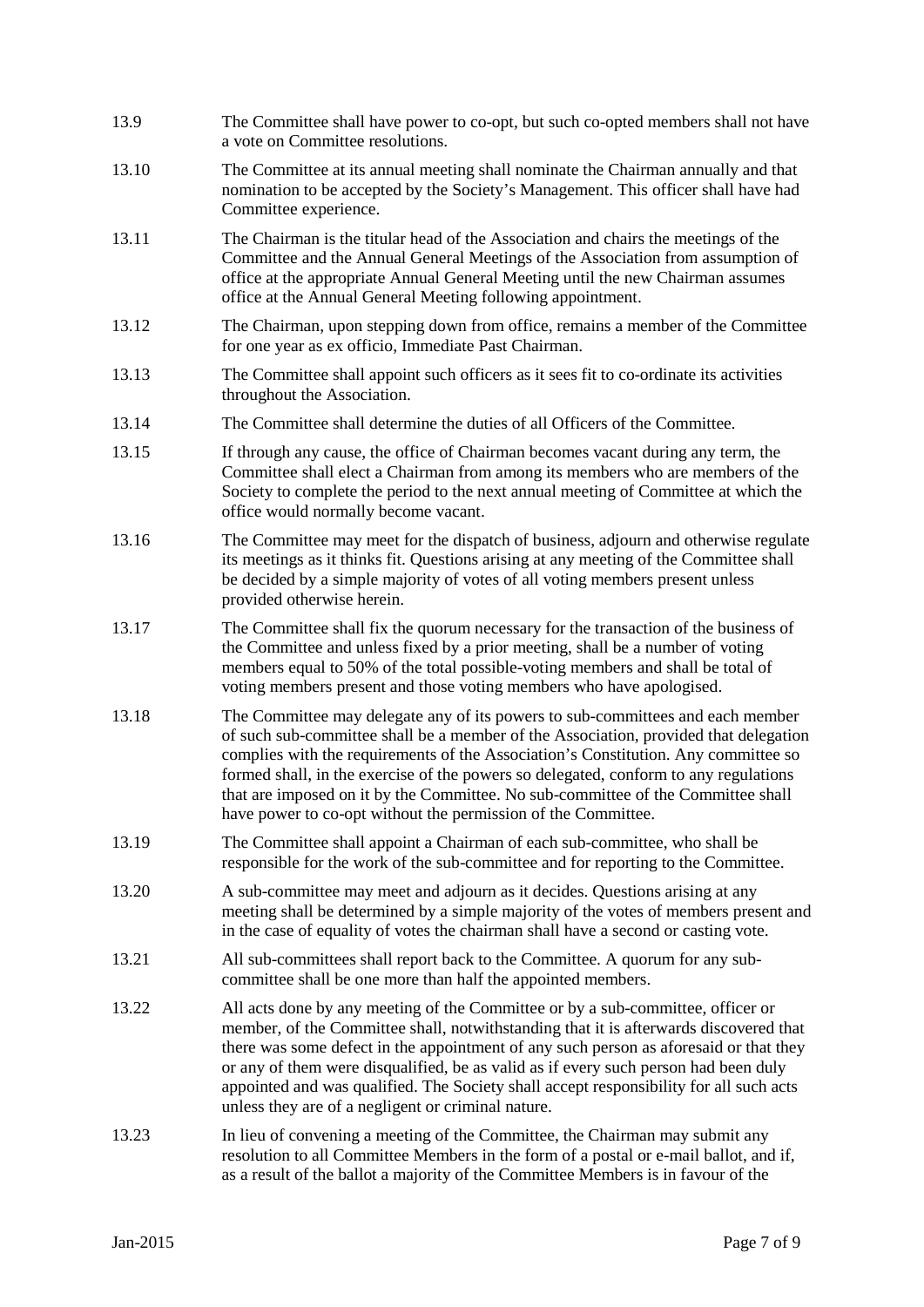resolution, the resolution shall have the same effect as if it had been passed at a duly constituted meeting of the Committee. Any office bearers to be elected by the Committee may be elected by a postal or e-mail ballot in a similar manner and with similar effect.

- 13.24 In any meeting of the Committee, a "first past the post" system of voting shall be used in the following circumstances:
- 13.24.1 When the number of candidates exceeds the number of vacancies.
- 13.24.2 In such circumstances as in the opinion of the Chairman would warrant it.

#### **14 The Officers of the Committee of the Australian Safety Critical Systems Association**

- 14.1 The Chairman is elected by the Committee. The Chairman shall preside over all meetings.
- 14.2 In the Chairman's absence; the meeting shall appoint a Chairman who shall be a member of the Committee and a member of the Society to preside.
- 14.3 The Chairman shall take office in accordance with Clause 13.10.
- 14.4 The Secretary and the Treasurer shall be elected by the members of the Committee and may serve for such time as determined by the Committee. These offices may be combined and performed by the one person if appropriate.

### **15 Changes of the Rules of the Australian Safety Critical Systems Association**

- 15.1 The Committee may, provided at least 75% of Committee are in favour, submit proposed amendments of the Constitution to the members to be voted upon as in Clause 11.
- 15.2 During the first 5 years of the Association's existence, the Committee may amend the rules of the Association provided at least 90% of the Committee is in favour. This power is provided for the purpose of correcting administrative shortcomings that may eventuate during the initial years of operation.

# **16 Termination**

- 16.1 Should the Committee desire to disband the Association, then a statement of argument and reasons shall be issued to members via a postal ballot. Should the postal ballot show that at least seventy-five per cent of the votes received are in favour of disbanding, then the Committee shall disband the Association.
- 16.2 The Committee shall prepare a statement of the Association's affairs, pay all indebtedness and expenses of termination, and shall dispose of all assets as required by Clause 17.1.
- 16.3 The Committee, in these extreme circumstances may elect as an alternative to combine with or be absorbed by any other organisation of the Society of kindred interest so that the aims of the Association are served.

# **17 Asset Disbursement on Termination of Australian Safety Critical Systems Association**

17.1 If, for any reason, it is decided to terminate the activities of the Association then Association residual assets will be passed to any officially recognised successor organisation(s) or to The Australian Computer Society for re-allocation in the promotional interests of on-going safety-related technical activities.